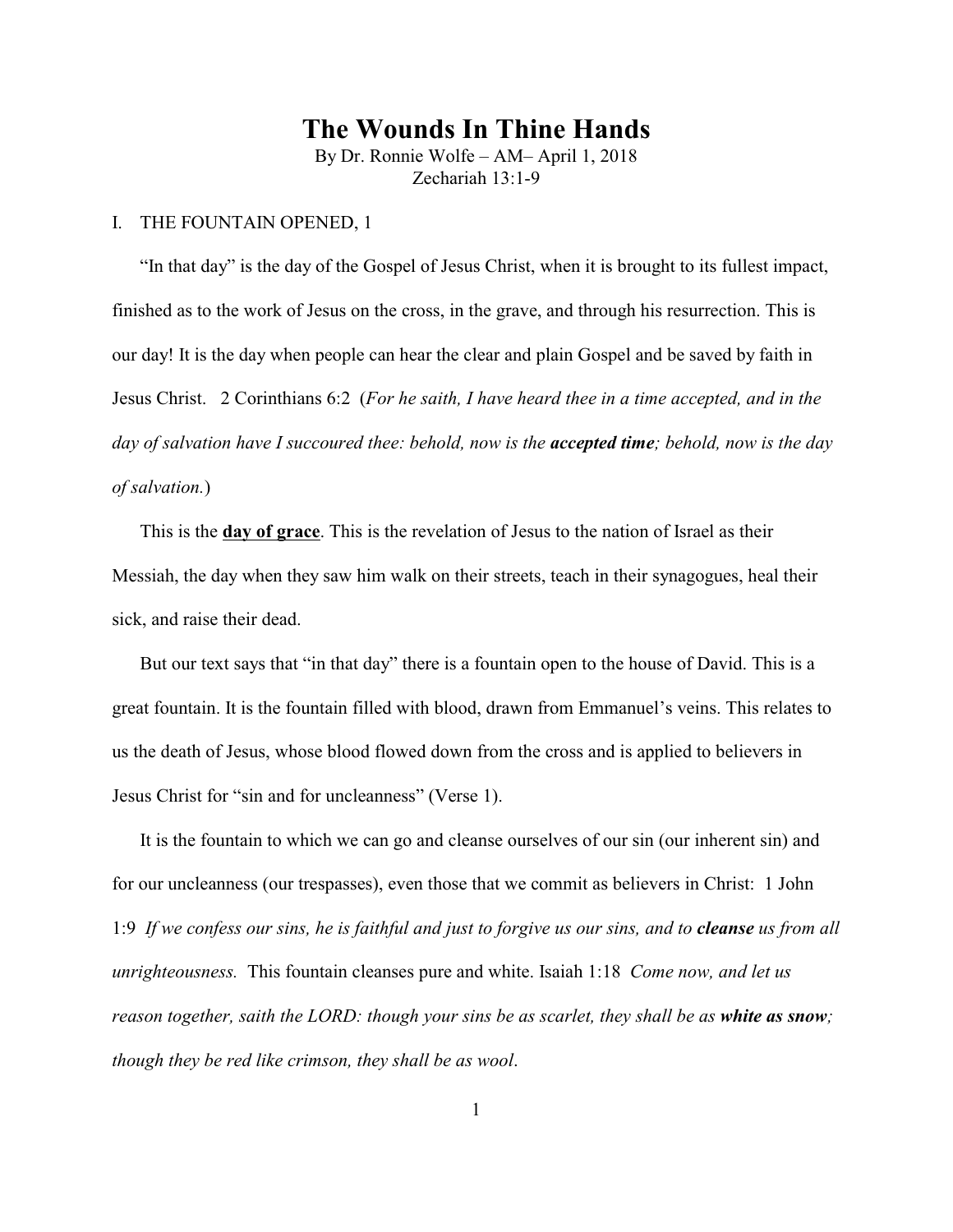This fountain of blood is the fountain of the water of life given freely to all who believe: Revelation 21:6 *And he said unto me, It is done. I am Alpha and Omega, the beginning and the end. I will give unto him that is athirst of the fountain of the water of life freely*. It is a fountain that is free, acquired without money and without price (Isaiah 55:1).

It is only by the grace and mercy of God that we can have this fountain opened to us; and, when it does open to us, it will fill our hearts and minds with God's word and his will. It will spring up unto eternal life. Jesus told the woman at the well in John 4:14 *But whosoever drinketh of the water that I shall give him shall never thirst; but the water that I shall give him shall be in him a well of water springing up into everlasting life*.

Do you want that fountain opened to you? By hearing the Gospel of Jesus Christ, his death, burial, and resurrection, you can by grace trust Jesus as your Savior; and he will open to your heart this fountain that will cleanse you of all your sins.

## II. THE FALSE PROPHET'S WOUNDS, 2-5

In the day of the Gospel God will be sure that the power of the Gospel will so prick the hearts of those who believe that their love for idols will be taken away (taken out of the land). The believer will not have anything to do with idols. He will not remember them in the sense of making them a part of his memory to idolize them and to worship them. He will remember them only to deny them and speak harshly about them.

Some prophets are false prophets, and they are spoken of here. They will be cast out of the land, for when a false prophet is saved by God's grace and mercy, he will no longer be a false prophet but will speak the truth in love.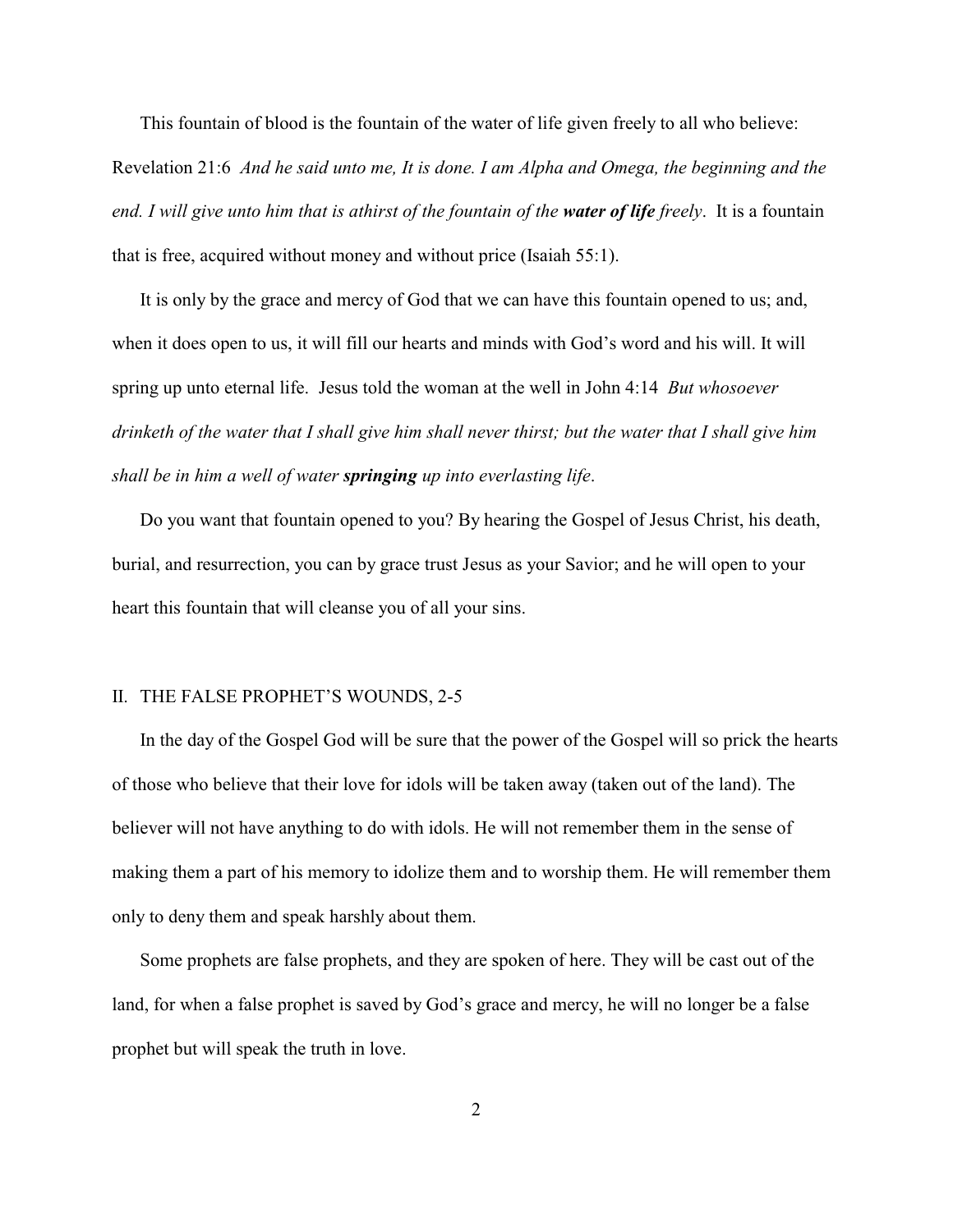The unclean (or evil) spirit (the singular for the plural, meaning the unclean spirits) will be taken out of the land; for, when the soul is saved, it no long relishes the evil of Satan but desires the sincere milk of the word and the truths of God's word. Unclean spirits have no room to live in the heart of a believer.

When a son prophesies falsely, then the father and mother (verse 3) have the obligation under the law to kill their son. According to Moses' law, he is not to live. Deuteronomy 18:20 *But the prophet, which shall presume to speak a word in my name, which I have not commanded him to speak, or that shall speak in the name of other gods, even that prophet shall die*.

Verse 4 – When the prophet learns and understands that he has prophesied falsely, he will be ashamed, because that is what the Gospel does: it makes us ashamed of our sins and brings us to Christ, the only way of salvation. Jesus said in John 14:6, " . . . no man cometh unto the Father but by me."

The false prophet, now saved, will take off his old hairy garment, which made him look like a prophet, and he will not deceive people by wearing a garment that he had no business wearing. He is not a prophet; he is a hireling. He will leave the flock and let the Devil devour them.

Verse 5 – He will leave his position as prophet and go back to farming. He will go back to his old job and be satisfied that he is doing God's will. No one is DOING God's will if he is not IN God's will. Romans 12:2 *And be not conformed to this world: but be ye transformed by the renewing of your mind, that ye may prove what is that good, and acceptable, and perfect, will of God.*

So, to find the will of God, we must reform our minds. That means we need to stay in the word of God and never be satisfied with just reading it, but learn it, remember it, memorize,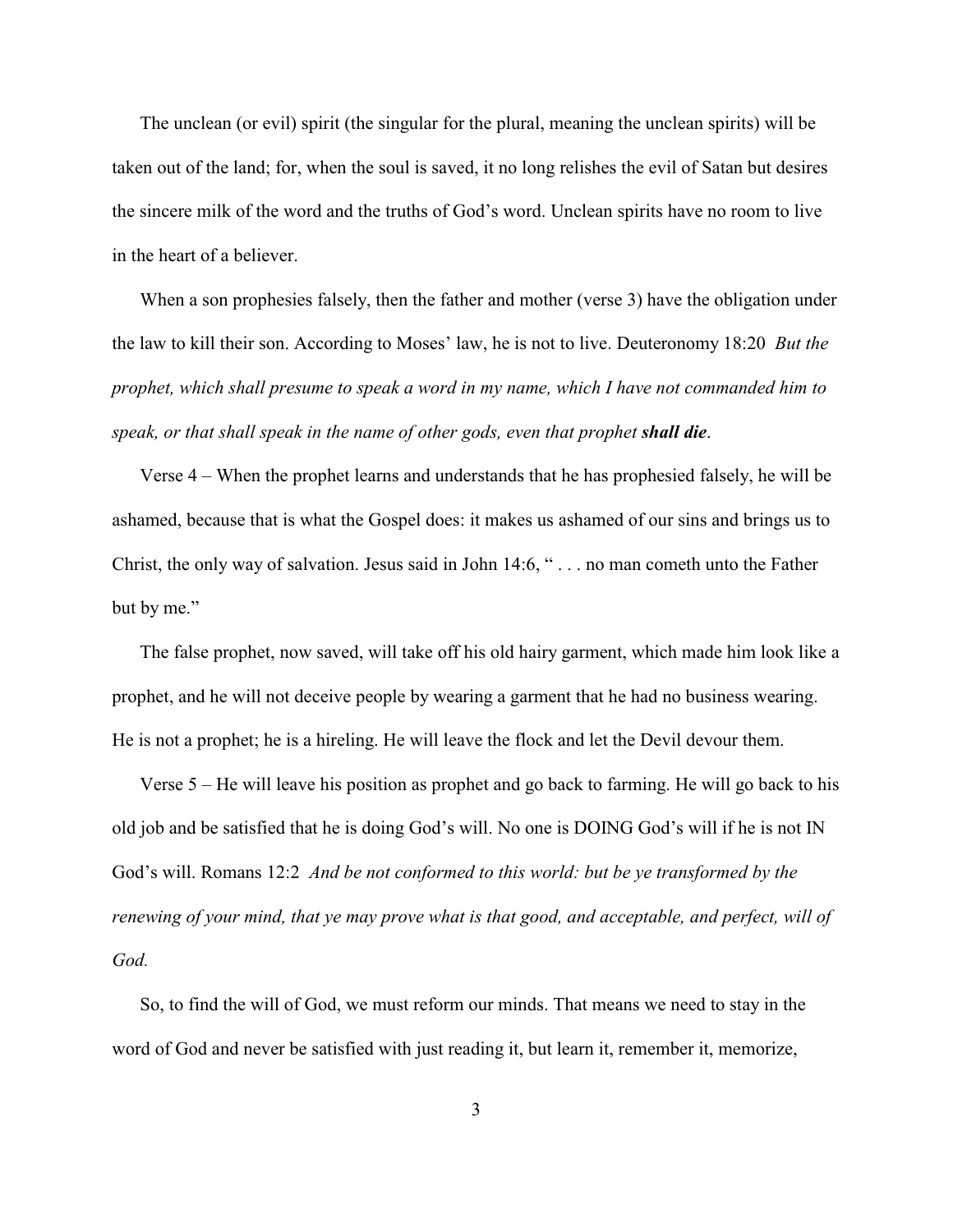write it, and speak it.

One more thing verse 5 teaches us is that we must learn self-support when we are young. We must learn as much as we can so that, if we ever need to depend on a menial job, we will know how to do something. This prophet had a man to teach him to keep cattle from his youth. He knew how to do something. His prophesying did not work out, so he went back to menial work. Luke 16:9 *And I say unto you, Make to yourselves friends of the mammon of unrighteousness; that, when ye fail, they may receive you into everlasting habitations*.

## III. THE FINAL IMPACT, 6-9

Verse 6 – This all applies to Jesus Christ as the Great Prophet of the New Testament. Just as the young man who pretends to be a prophet and is a false prophet instead and receives wounds in the house of the friends as correction and discipline for being a false prophet, so Jesus was considered by the scribes, Pharisees, Sadducees, and priests to be a false prophet; therefore, he deserved to be punished.

Jesus' friends were his Jewish people. Matthew 23:37 *O Jerusalem, Jerusalem, thou that killest the prophets, and stonest them which are sent unto thee, how often would I have gathered thy children together, even as a hen gathereth her chickens under her wings, and ye would not*! His friends, the Jews, killed the real prophets and lifted up the false prophets to high position.

But Jesus himself was considered to be a false prophet. He was accused of blasphemies, because he spoke the truth about being the Son of God. He was hated and despised, just as Isaiah said he would be:

Turn to Isaiah 53:3 *He is despised and rejected of men; a man of sorrows, and acquainted*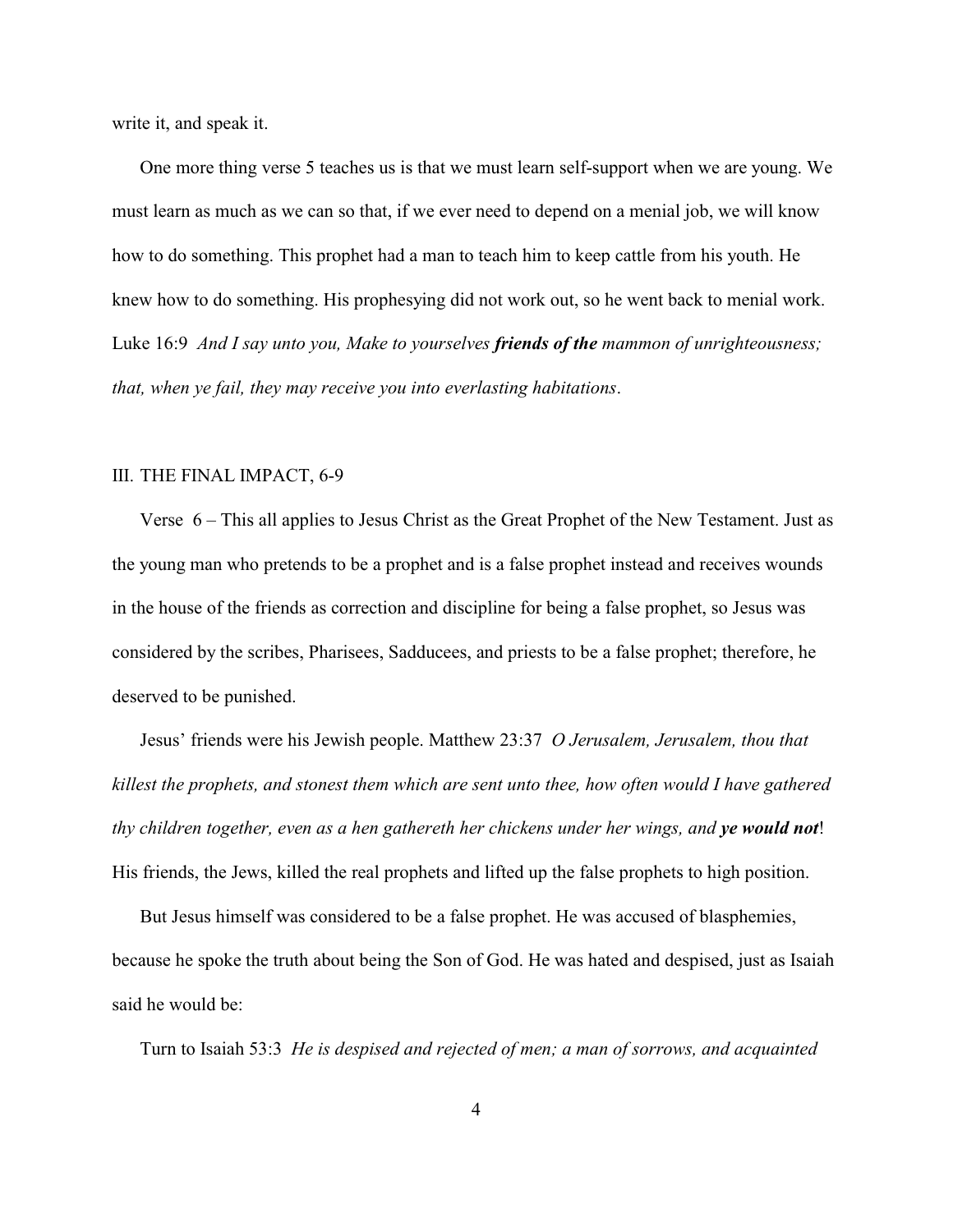*with grief: and we hid as it were our faces from him; he was despised, and we esteemed him not*. Isaiah 53:5 *But he was wounded for our transgressions, he was bruised for our iniquities: the chastisement of our peace was upon him; and with his stripes we are healed*.

 Isaiah 53:7 *He was oppressed, and he was afflicted, yet he opened not his mouth: he is brought as a lamb to the slaughter, and as a sheep before her shearers is dumb, so he openeth not his mouth*.

Isaiah 50:6 *I gave my back to the smiters, and my cheeks to them that plucked off the hair: I hid not my face from shame and spitting*.

He was a true prophet, and he showed it many times but particularly when he visited his own country and taught the people about himself as the Messiah of God. He said to them, Matthew 13:57 *And they were offended in him. But Jesus said unto them, A prophet is not without honour, save in his own country, and in his own house*.

If Jesus were in the United States today going around preaching the Gospel, it would not surprise me that many of the mainline churches would not accept him for who he is. Those who trust in themselves and their own righteousness will not recognize the righteousness of God, because they are going about to establish their own righteousness; so the righteousness of Christ is either too easy or too hard for them.

Jesus' own friends, the Jews, wounded him and killed him for his true prophesying. The disciples saw evidence of that when they saw the prints in his hands, his feet, and his side. These are the wounds that portray his love for us as he died for our sins.

Verse 7 – God speaks out here to "the sword," which is the word of God against his shepherd (Jesus) and against the man that is his fellow (one who is equal to God). He tells the sword to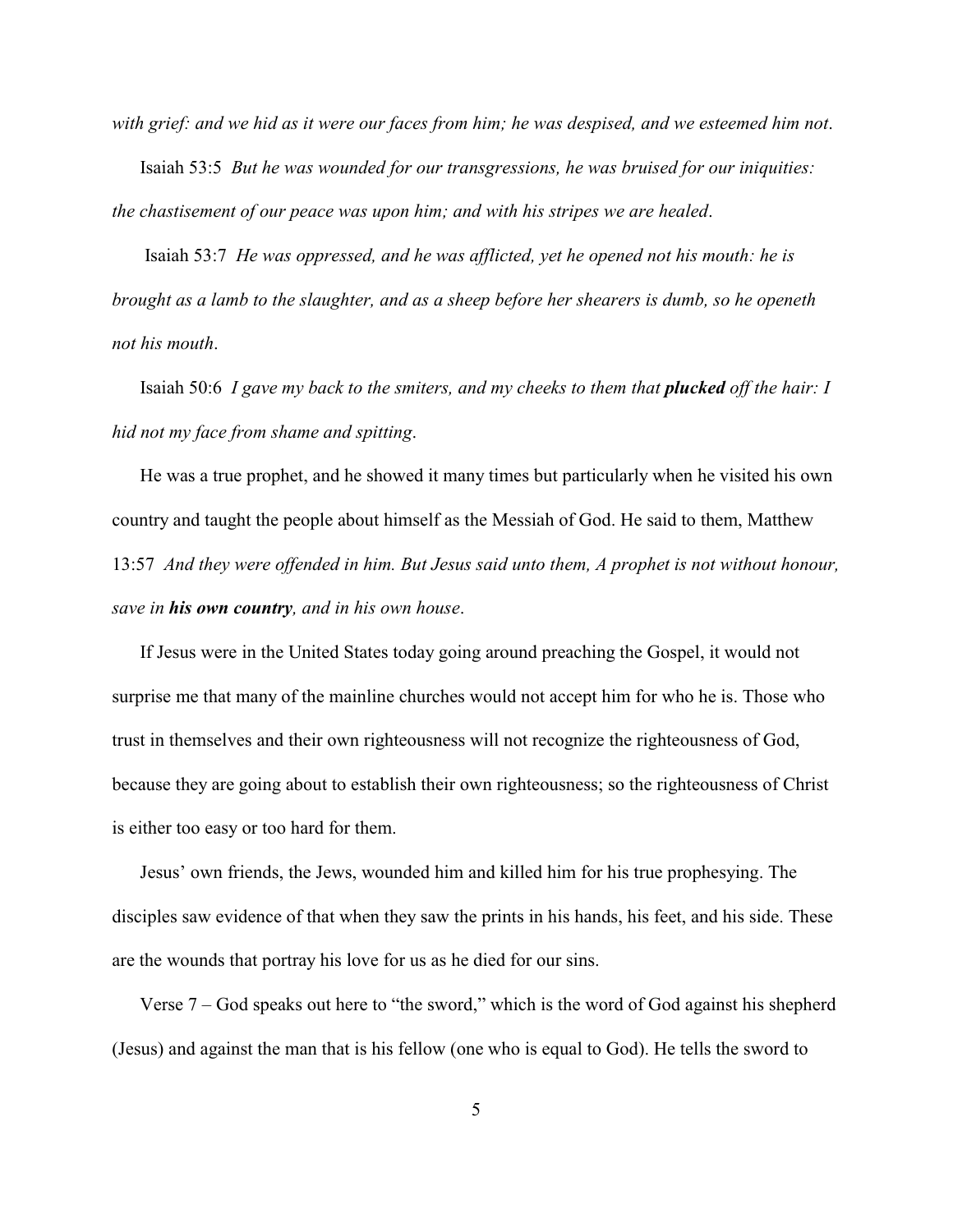"smite the shepherd." He is commanding the prophesies of the Old Testament to rise up and be fulfilled in Jesus, for he is the fulfillment of Old Testament prophesies. It is time now for God to punish his fellow, his Son, his shepherd, for our sins. God had a plan all along, and it is now time for Israel to understand that the Messiah will do this: that he will be smitten for the sins of his people. Isaiah 53:4 *Surely he hath borne our griefs, and carried our sorrows: yet we did esteem him stricken, smitten of God, and afflicted*.

When he is smitten, the sheep will be scattered. Notice the fulfillment of this is written in Matthew 26:31 *Then saith Jesus unto them, All ye shall be offended because of me this night: for it is written, I will smite the shepherd, and the sheep of the flock shall be scattered abroad*.

Now listen to what Jesus says in John 16:32 *Behold, the hour cometh, yea, is now come, that ye shall be scattered, every man to his own, and shall leave me alone: and yet I am not alone, because the Father is with me.*

But verse 5 in our text says that he will turn his hand upon the little ones. These are the little ones in the little flock that he will save. He will touch them gently by his grace with his hand of mercy, draw them unto himself, and seal them by the Holy Spirit through faith in Jesus. That is a wonderful thing for God to do.

Verse 8 – God will do a work in "all the land," meaning that what God will do will be known in the entire world to both Jew and Gentile. God will speak his word through his word to all the nations of the world, and people will either believe, or they will not believe. That is the reason for the numbers mentioned here. They show the remnant that God will save through his Son, Jesus Christ.

We learn here that two-thirds of the people will be cut off and die. Two-thirds is not a literal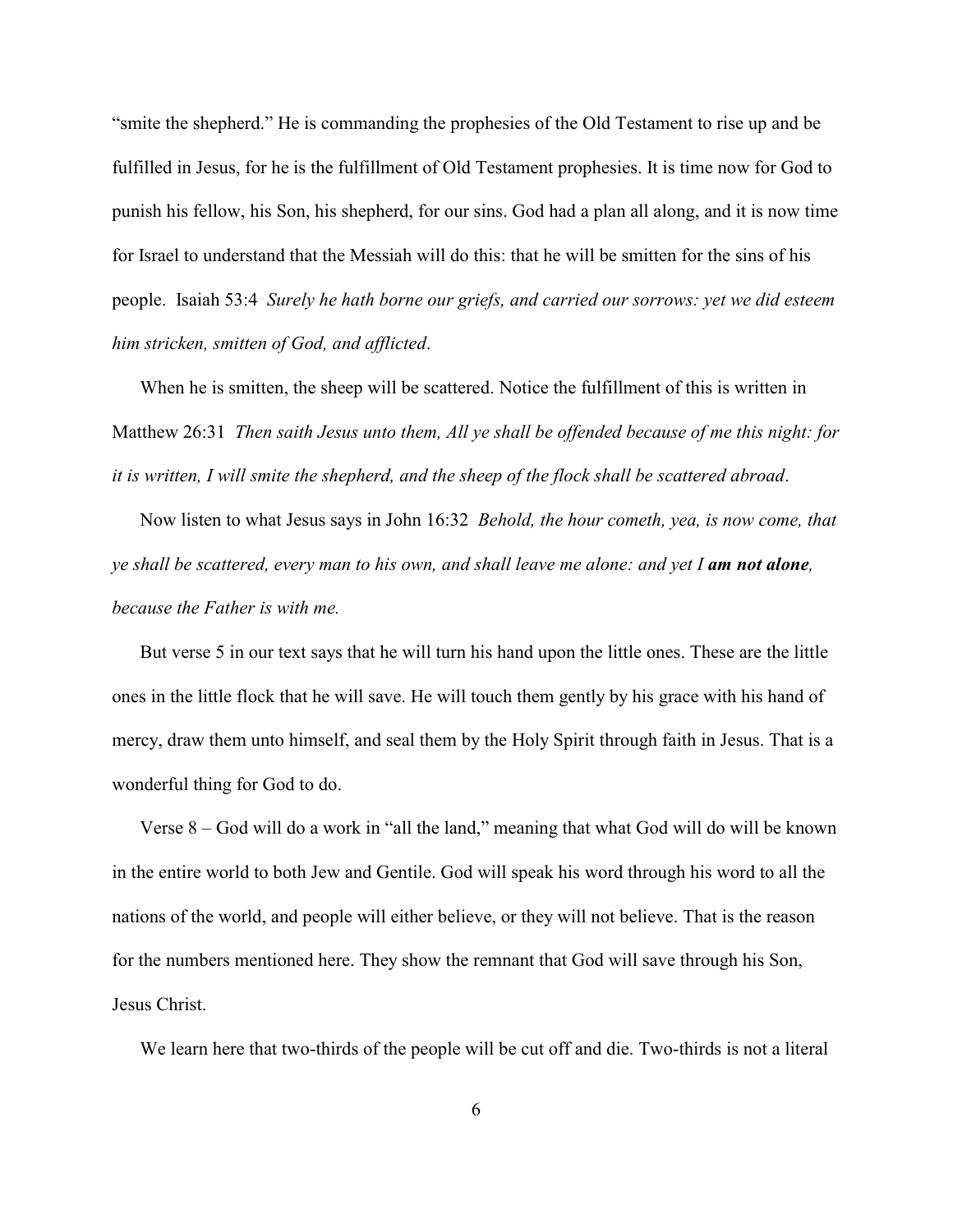number to be understood as the number who will be lost, but it does represent them. They are the majority of the world. The majority will not believe and will be left to die because of their unbelief.

Verse 9 – The third part, or one-third, will be the remnant whom God will save by his grace. He will bring them through the fire. He will refine them as silver is refined. He will try them as gold is put into the white fire to burn out all the dross and become fine and pure gold.

This remnant will call on his name, and God will hear them. Acts 2:21 *And it shall come to pass, that whosoever shall call on the name of the Lord shall be saved*. God will hear and hearken to the poor sinner who truly and genuinely calls on the name of the Lord, having been touched by the hand of God by the powerful Gospel of Jesus Christ. God's grace is sufficient for anyone who turns from their sins and trusts in the work of Jesus Christ on the cross.

The end of this good chapter is wonderful. Notice the togetherness of the ending words of this chapter. Notice the fellowship and communion of these words.

First we read "I will say, it is my people." We who are saved are God's people. He has a people, a chosen people, a blessed people, ones whom he has chosen to salvation from the foundation of the world. Ephesians 1:4 *According as he hath chosen us in him before the foundation of the world, that we should be holy and without blame before him in love*:

2 Thessalonians 2:13 *But we are bound to give thanks alway to God for you, brethren beloved of the Lord, because God hath from the beginning chosen you to salvation through sanctification of the Spirit and belief of the truth*:

Oh, for sure we are his people, because he has chosen us to salvation. He came to the slave market where we were sold under sin (Romans 7:14). He purchased our salvation by his own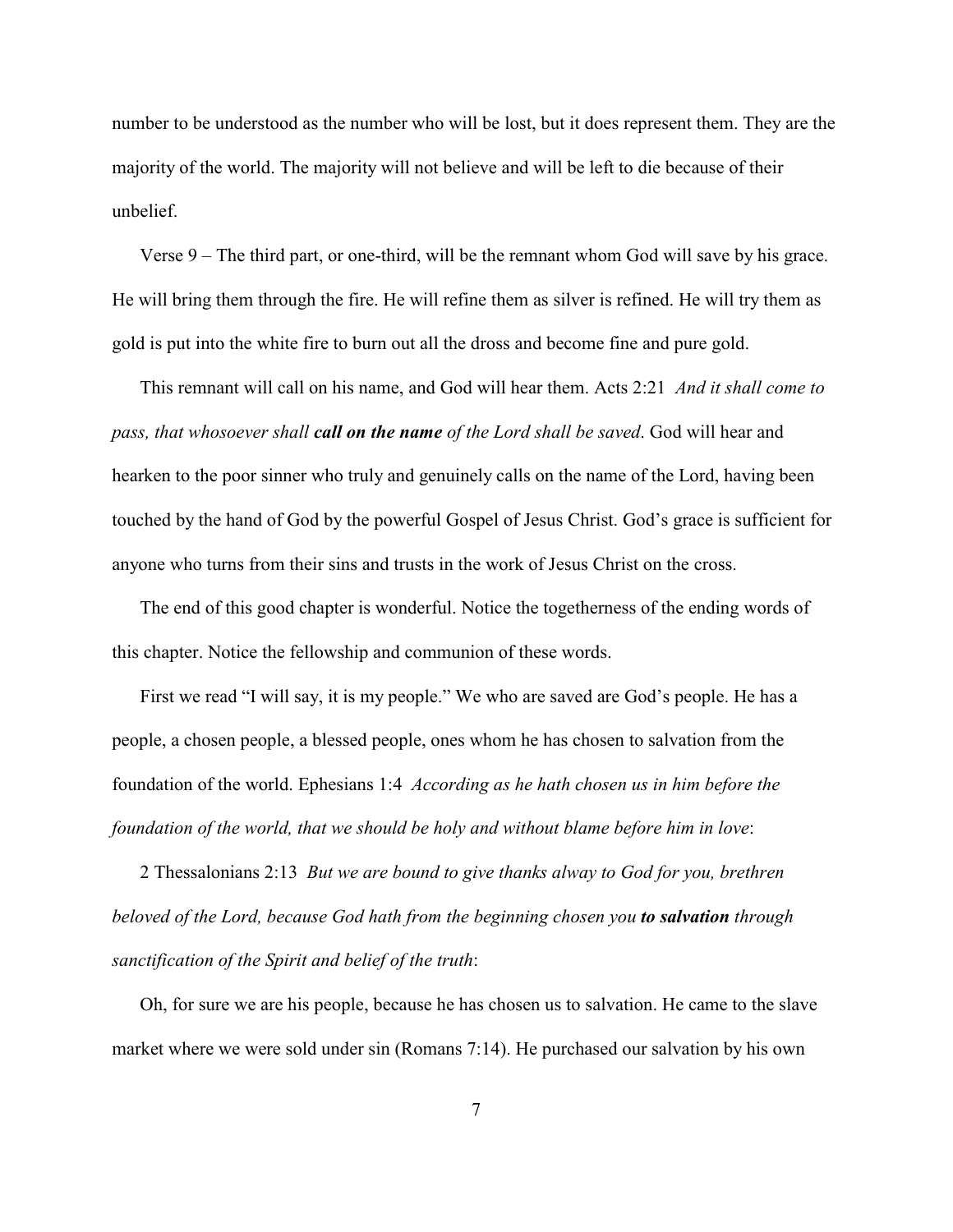precious blood (1 Peter 1:19). He called us with a holy calling to serve him. He owns us, for we are bought with a price: 1 Corinthians 7:23 *Ye are bought with a price; be not ye the servants of men.*

The chapter, then, ends with "And they shall say, the Lord is my God." Remember what Thomas said when he saw the Lord on that wonderful Sunday when he had doubted that the Lord was risen? He said, "My Lord and my God." He was so right, and he is Lord and God to every believer.

Now, all of this work that Jesus has done, all the suffering he has done, all the prophesies that he fulfilled were of no avail until one day, after his enemies had killed him, and after God had poured out his wrath upon him on the cross, and after he had lain in the tomb for three days and nights, he stepped out of the tomb alive.

1 Corinthians 15:56 *The sting of death is sin; and the strength of sin is the law. 57 But thanks be to God, which giveth us the victory through our Lord Jesus Christ*. He gave us victory over sin. He gave us victory over hell. He gave us victory of the grave. And, because he raised from the dead, we also, if we die in the flesh, will be raised from the dead and will be changed in a moment, in the twinkling of an eye, and at the last trump. Our bodies will be made like unto his glorious body.

This all because Jesus obeyed his Father to come to earth to be our kinsman Redeemer, our High Priest, and our Savior and Lord. Through faith today you can know him and be saved by God's grace. Can you trust him today?

So, what are the wounds in thine hands? These are the wounds that were put there by Jesus' so-called friends, by Israel, his people, the ones who rejected him as Messiah, as Lord and